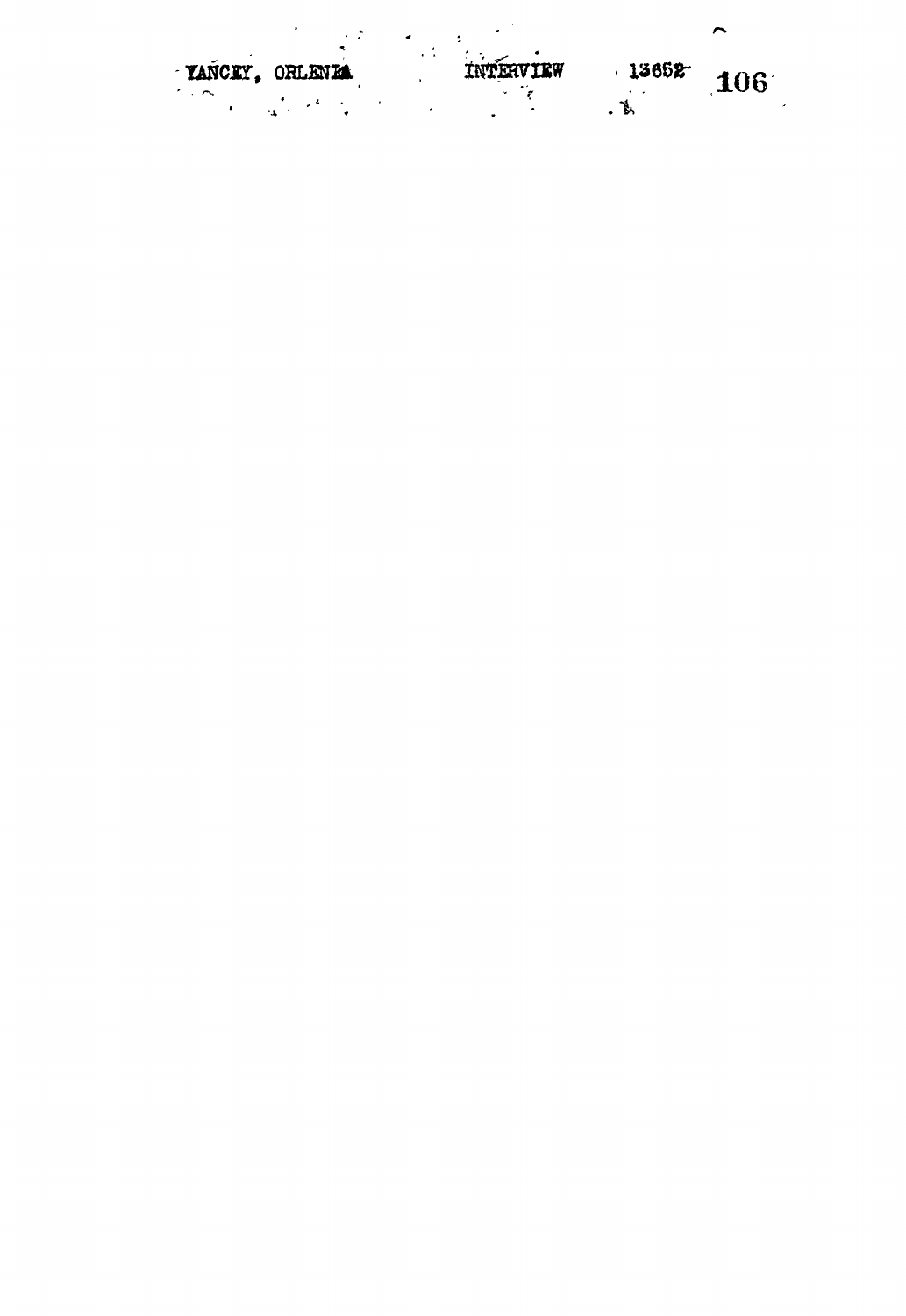|                                             | $-11 - 1$                                                                                           |                                                                                  | $\Gamma$ Form D- $(S-149)$ |
|---------------------------------------------|-----------------------------------------------------------------------------------------------------|----------------------------------------------------------------------------------|----------------------------|
|                                             | LEGTMD & STORY FORM<br>WORKS PROCRESS ADMINISTRATION<br>Indian-Pionser History Project for Oklahoma |                                                                                  | 107                        |
| YANCEY, ORLENIA                             | <b>INTERVIEW</b>                                                                                    | 13652                                                                            |                            |
| Field worker's name Nannie Lee Burns,       |                                                                                                     |                                                                                  |                            |
| This report made on (date) April 20%        |                                                                                                     | 193 8                                                                            |                            |
|                                             |                                                                                                     |                                                                                  |                            |
| 1. This legend was                          | secured from (name). Mrs. Orlenia Yancey                                                            |                                                                                  |                            |
| Address                                     |                                                                                                     | $\mathbb{R}$ and $\mathbb{R}$ is the $\mathbb{R}$ picker $\mathbb{R}$ . Oklahoma |                            |
| If Indian, give tribe .                     | This person is (male or female) White, Negro, Indian,                                               |                                                                                  |                            |
| Origin and history of legend or story<br>2. |                                                                                                     |                                                                                  |                            |
|                                             |                                                                                                     |                                                                                  |                            |
|                                             |                                                                                                     |                                                                                  |                            |
|                                             |                                                                                                     |                                                                                  |                            |
|                                             |                                                                                                     |                                                                                  |                            |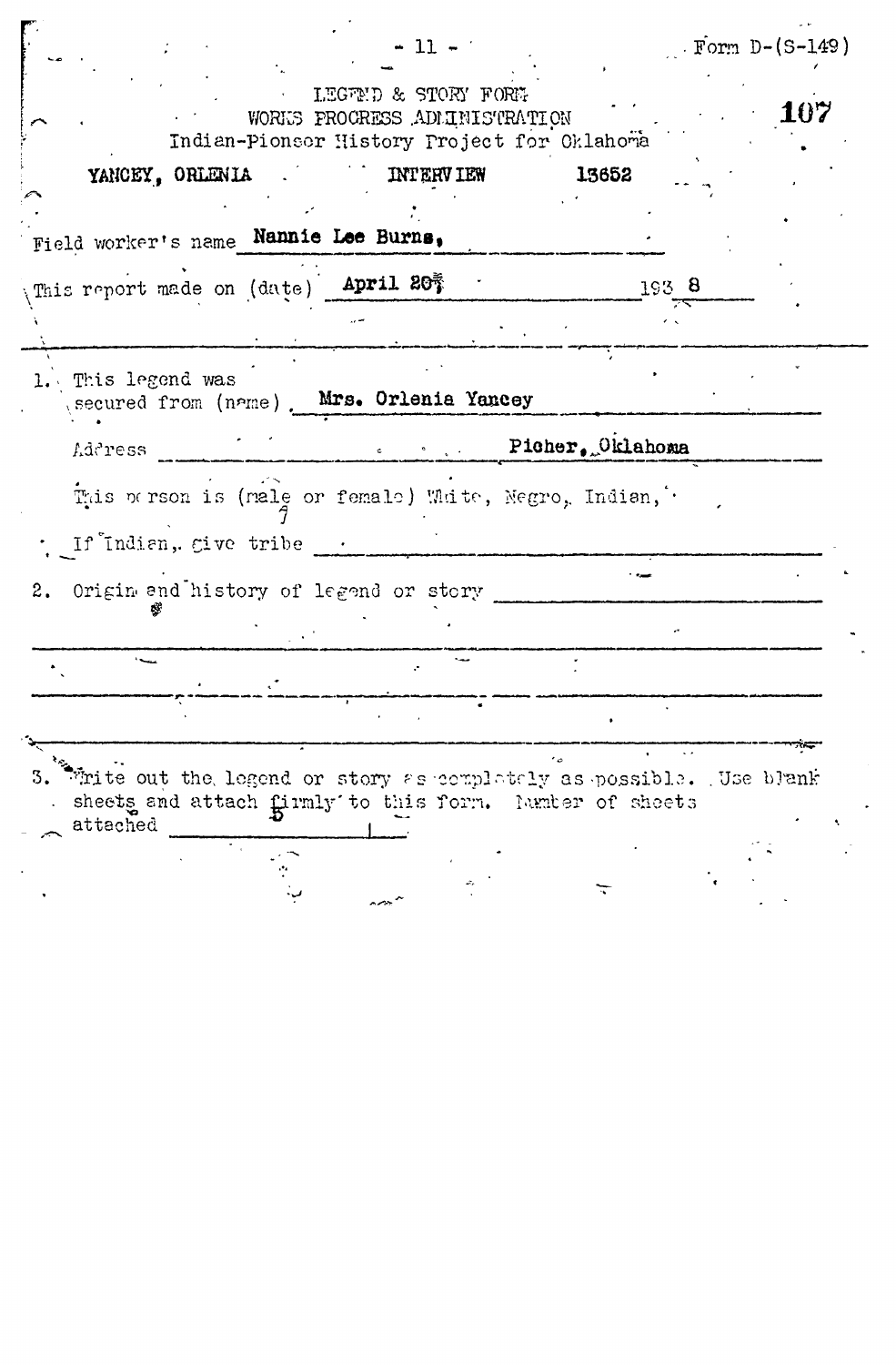## YANCEY. ORLENIA

Nannie Lee Burns, Investigator, April 20, 1938.

> An Interview with Mrs. Orlenia Yancey. Picher, Oklahoma.

13652

**INTERV TEW** 

108

My parents were Robert Roberts and Lucretia Roberts nee Coffin born in Kentucky. I was born ninety-three years ago the 26th of this month near Terre Haute, Vigo County, Indiana on the banks of the Wabash River. My birthplace was a double log house but when I was/a small girl my father built us a. nice big frame house. We had good barns and on the prairie you could look in any direction and see nice homes and fields. Father kept oxen to break the sod and do the heavy work but had horses for the other work. We had good schools there and I went to schoolthere before the Civil War.

Father joined the Union Army and that left Mother with us children at home and she would tell us to go to the barn and climb.up on it and watch when we would see anything in the distance and see if it was the Blue coats or the Gray coats coming. We from the top of the barn could see them when they only looked like maving specks on the prairie and as soon as we could tell the color; we would climb down and hurry to the house and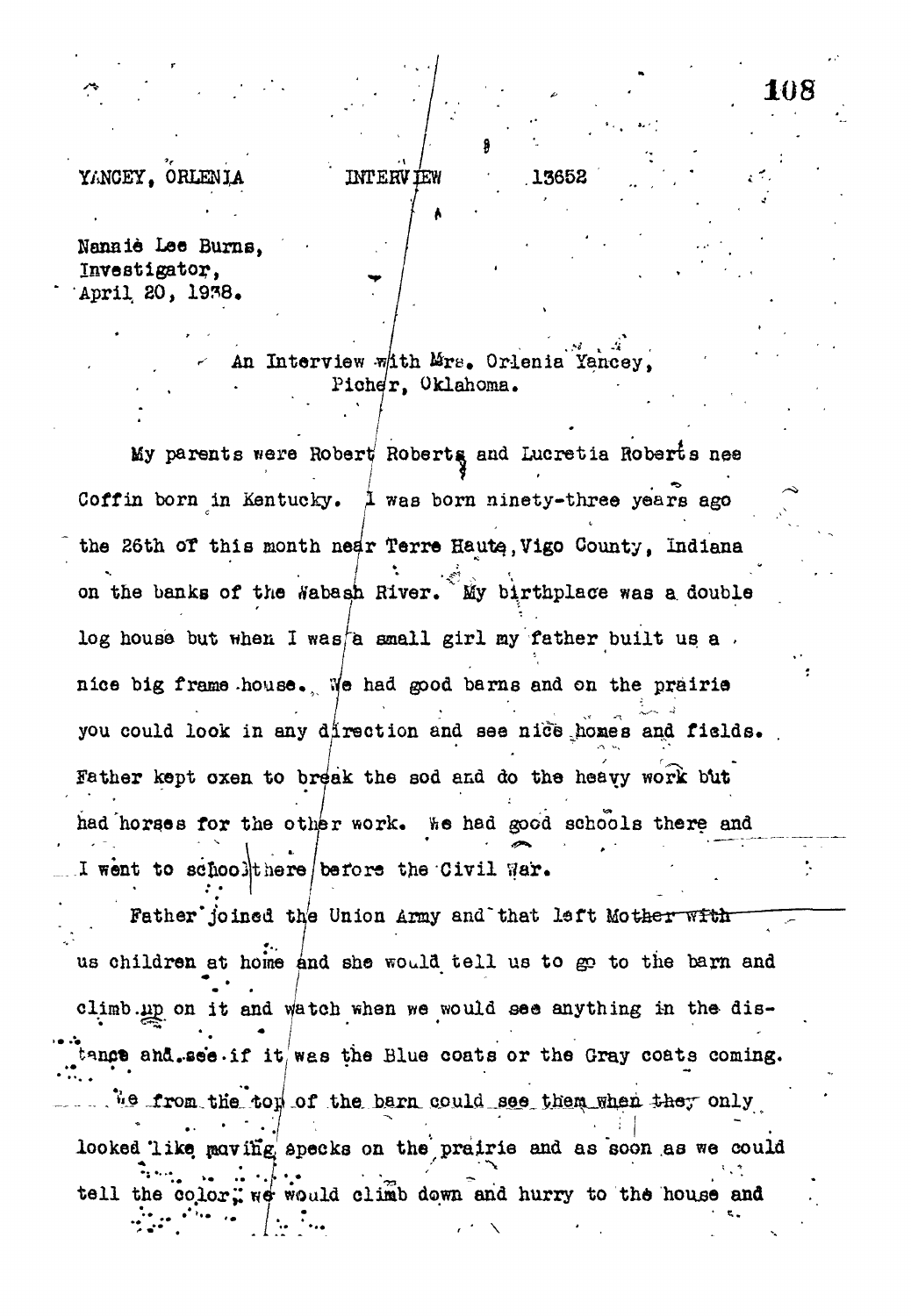## INTERVIEW

**ORLENLA** 

**YANCEY.** 

her which they were and if they were the Gray coats. would try to hide some of our things and if they were. the Blue coats the were our friends and we did not have to. Father was wounded in the and was not able to do much-after he returned home and it was not Yong until we sold the and moved to Iowa. We truveled there in wagons and crossed the Mississippi hiver on flat boats. Ther<sup>7</sup> flere five families who came a that time and Father bought a farm near winterset, and also two houses in the town. Titer he sold". these we moved to Clay County, Missouri. L.was & young. woman by this time and I met a young full blood indian, Joe " Wann, whose mother was a Cherokee. During the Civil . article had seen his mother's throat cut and his father killed and this had made him very bitter.

y people objected to my seeing Joe so I ran away with him and te wore morried by the Indians in their way in Caldwell count . Missouri. Ge loved each other but here my troubles began and I have had little else since. ' a lived together four years and then with the memory of the death of his parents still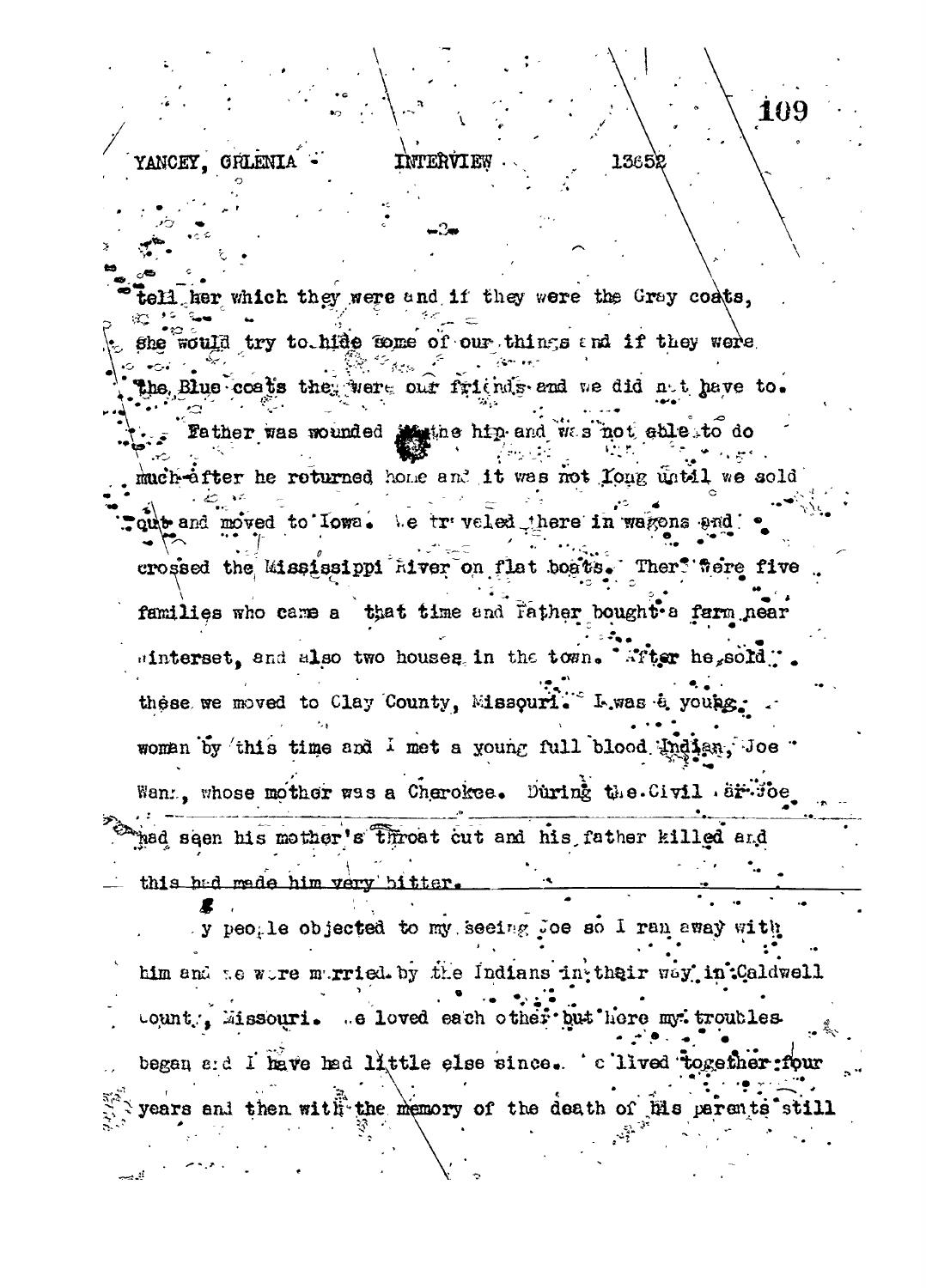## ~YANCEY: ORLENIA

INTERVIEW / 13652 **r**

**- 3 -**

•/• !

 $11$ 

fresh in his mind. it was not hard for others outside  $\curvearrowright$   $\curvearrowright$   $\curvearrowright$   $\curvearrowright$   $\curvearrowright$   $\curvearrowright$   $\curvearrowright$   $\curvearrowright$   $\curvearrowright$   $\curvearrowright$   $\curvearrowright$   $\curvearrowright$   $\curvearrowright$   $\curvearrowright$   $\curvearrowright$   $\curvearrowright$   $\curvearrowright$   $\curvearrowright$   $\curvearrowright$   $\curvearrowright$   $\curvearrowright$   $\curvearrowright$   $\curvearrowright$   $\curvearrowright$   $\curvearrowright$   $\curvearrowright$   $\curvearrowright$   $\curvearrowright$   $\curvearrowright$   $\curvearrowright$   $\curvearrowright$   $\curvearrow$ when  $\frac{1}{2}$  and  $\frac{1}{2}$  or  $\frac{1}{2}$  and  $\frac{1}{2}$  and  $\frac{1}{2}$  revenge for his parents he should kill the Rebels. This of course forced him to leave home and he/would slip in and see me when he could. We had no children and so when my parents moved to the southwest/part of Missouri and bought a one hundred ana eighty **cre** prairie farm near Mount. *° • - I* Vernon, I came with them. We had lived in a little rented house near 'uincy. Joe came to see me here and he still loved ne but said "I can never li.e with you again but if you can find a good man to make you a living, marry him but remember that you will always be mine and that I am going to see you as long as 1 live". So I married Robert J. Yancey who' loved me but l'did not love him. He was a honest hard working man and  $\lim_{n\to\infty}$  that Joe was still living and Joe had toldi  $\cdot$ ' •• ' • '  *: '* \_-"' " ' • " . • • ' Robert that he could live with me but that I would, always be. **' . ' ••• ' " " " <sup>v</sup> v \* • • ' •• ''...." '**  $J_{\rm eff}$  and the intended to come to see me as long as we me both lived. Joe would come to the home to see me whenever he could. Mr. Yancey would get drunk maybe once a year and. sometimes not for two years but wheaThe did he nould stay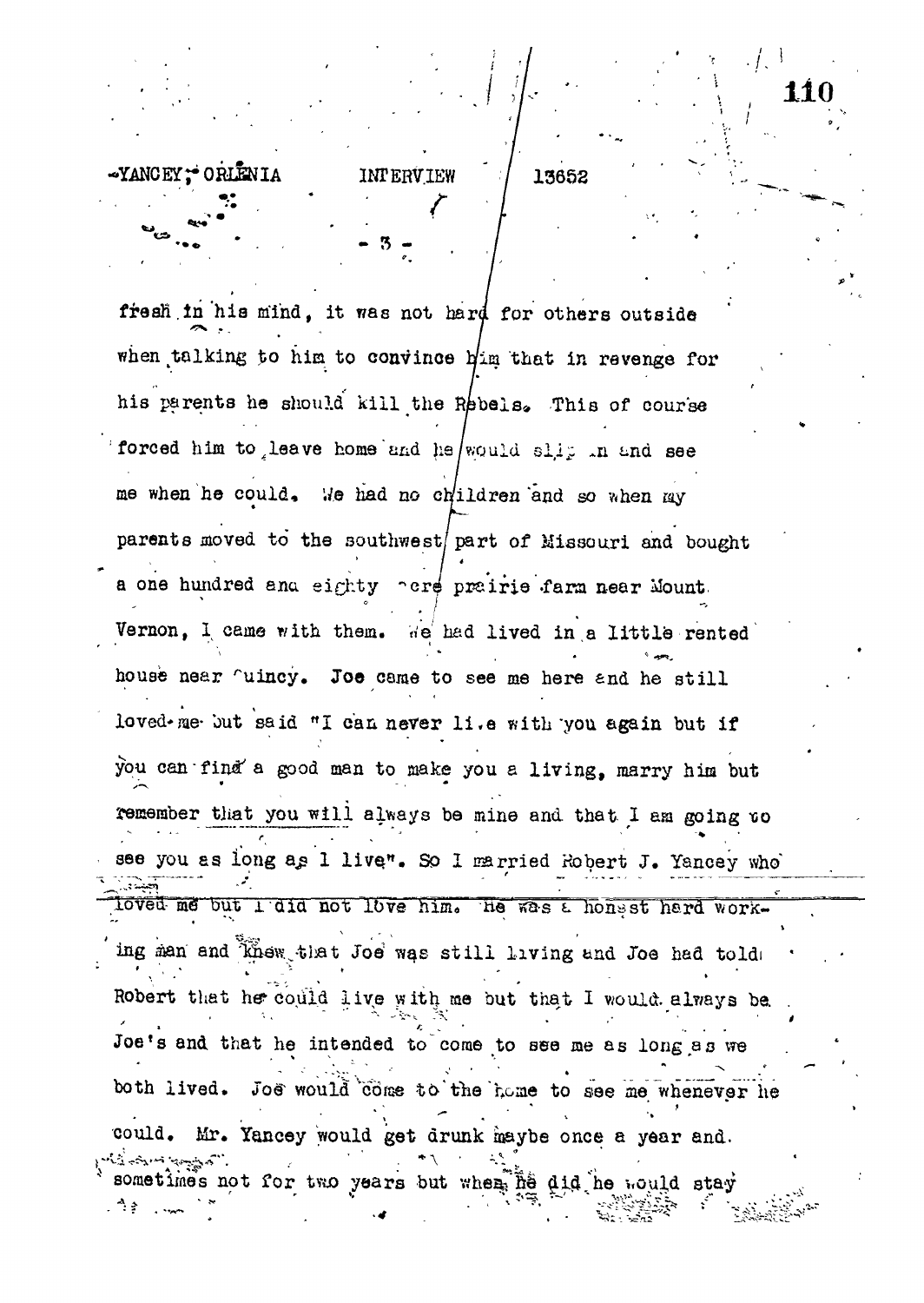## YANCEY, ORLENIA INTERVIEW

*"* -\_ ^

-^

*•'/ '*

13652

**liil**

drunk for two weeks and he would tear up the **Iplace.** We  $\int$  had twelve  $\int$  ildrep<sub>r</sub> but only one of them is laving today. After we left the farm we dame to the mining district where Robert died in 1916 at Webb City, Missouri. Joe continued to come to see me and the  $|$ last time he came, he told me, that he had been warned of  $\hat{h}$  is death and he wanted to be me for awhile so Kansas City and remated two weeks, after which I returned to  $\left\{ \right.$ im to the first town north of my home and he went to Dakota thd in a few weeks died of double pneumonia. This was twelve years ago.

After Robert Yancey's death I came with my children to Picher where I have continued to live. The brightest spot of my later years has been my grandson, Jack Yancey who during his  $\frac{1}{\sqrt{2}}$  , who during has been ray UrandsWjack Yancey who during his been ray UrandsWjack Yancey who during his been ray UrandsWjack Yancey who during his been ray UrandsWjack Yancey who during his been ray urands the school days was well known as the boy preacher. His mother  $\cdot$  • died'-when he was small and he has-lived with me and I began to teach him to read the Bible when he was seven. Since then he has always read it and as he was a little fellow he learned to love it and as he grew older he would often say to me, "Granny, you have taught me to lowe that book and I am going to  $\frac{1}{2}$ . The corresponding to the interval of the interval and 1 am going to interval and 1 am going to interval and 1 am going to  $\frac{1}{2}$ pe a prese **/**

He became before he same forest pareax and  $\mathcal{A}$